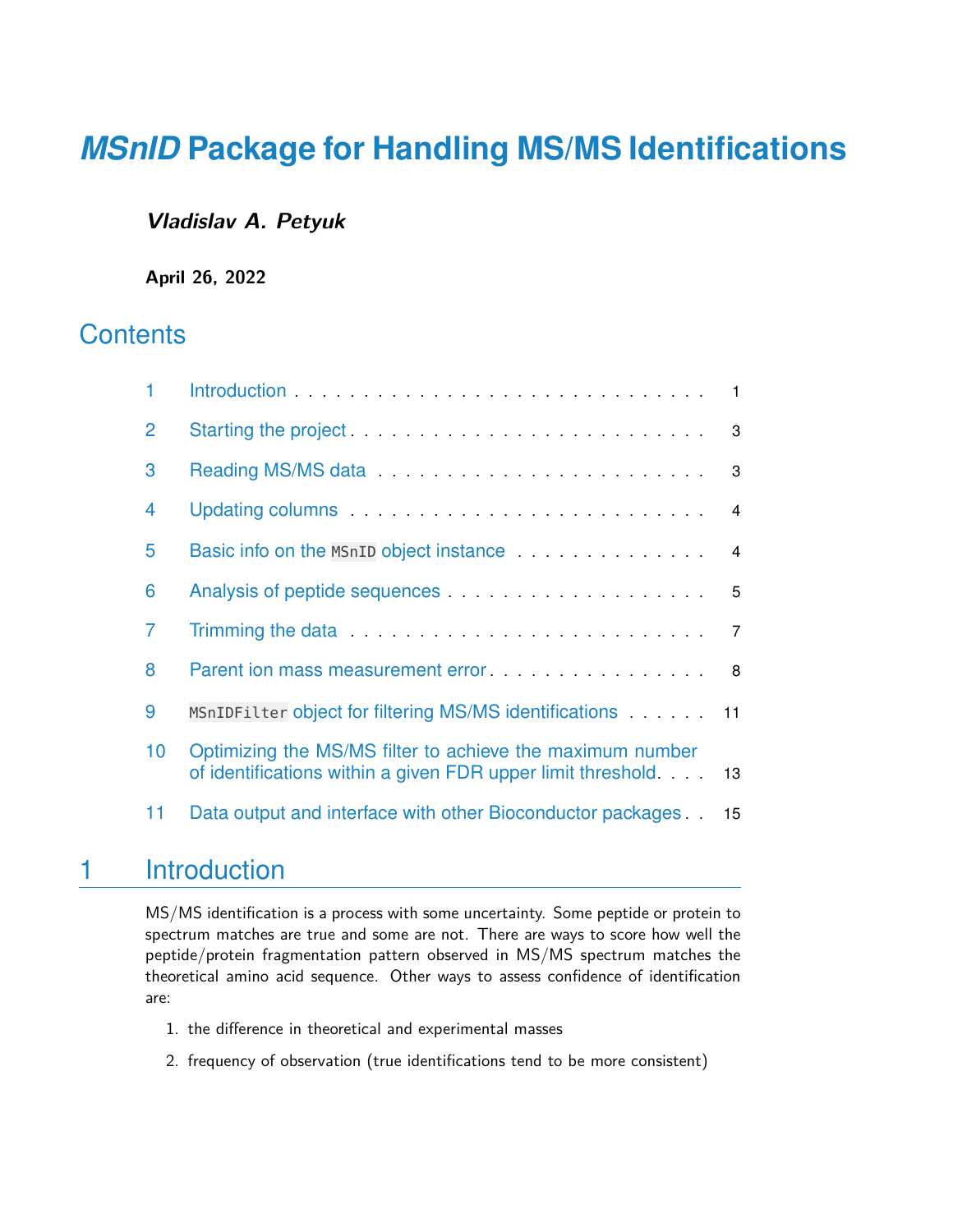3. peptide sequence properties (only in the case of technique involving protein digestion) such as missed cleavages or presence of cleavages not typical for a given protease and chemical reagent.

A typical and currently most reliable way to quantify uncertainty in the list of identify spectra, peptides or proteins relies on so-called decoy database. For bottom-up (i.e. involving protein digestion) approaches a common way to construct a decoy database is simple inversion of protein amino-acid sequences. The other approach commonly used in top-down (that is intact protein) approaches is based on shuffling of amino acids within protein sequence. Typically normal and decoy sequences are concatenated into one FASTA file. Some software tools (e.g. MS-GF+) perform the task of constructing and appending the decoy sequence internally on the fly. If the spectrum matches to normal protein sequence it can be true or false match. Matches to decoy part of the database are false only (excluding the palindromes). Therefore the false discovery rate (FDR) of identifications can be estimated as ratio of hits to decoy over normal parts of the protein sequence database.

There are multiple levels of identification that FDR can be estimated for. First, is at the level of peptide/protein-to-spectrum matches. Second is at the level of unique peptide sequences. Note, true peptides tend to be identified by more then one spectrum. False peptide tend to be sporadic. Therefore, after collapsing the redundant peptide identifications from multiple spectra to the level of unique peptide sequence, the FDR typically increases. The extend of FDR increase depends on the type and complexity of the sample. The same trend is true for estimating the identification FDR at the protein level. True proteins tend to be identified with multiple peptides, while false protein identifications are commonly covered only by one peptide. Therefore FDR estimate tend to be even higher for protein level compare to peptide level. The estimation of the FDR is also affected by the number of LC-MS (runs) datasets in the experiment. Again, true identifications tend to be more consistent from run to run, while false are sporadic. After collapsing the redundancy across the runs, the number of true identification reduces much stronger compare to false identifications. Therefore, the peptide and protein FDR estimates need to be re-evaluated.

<span id="page-1-0"></span>The main objective of the MSnID package is to provide convenience tools for handling tasks on estimation of FDR, defining and optimizing the filtering criteria and ensuring confidence in MS/MS identification data. The user can specify the criteria for filtering the data (e.g. goodness or p-value of matching of experimental and theoretical fragmentation mass spectrum, deviation of theoretical from experimentally measured mass, presence of missed cleavages in the peptide sequence, etc), evaluate the performance of the filter judging by FDRs at spectrum, peptide and protein levels, and finally optimize the filter to achieve the maximum number of identifications while not exceeding maximally allowed FDR upper threshold.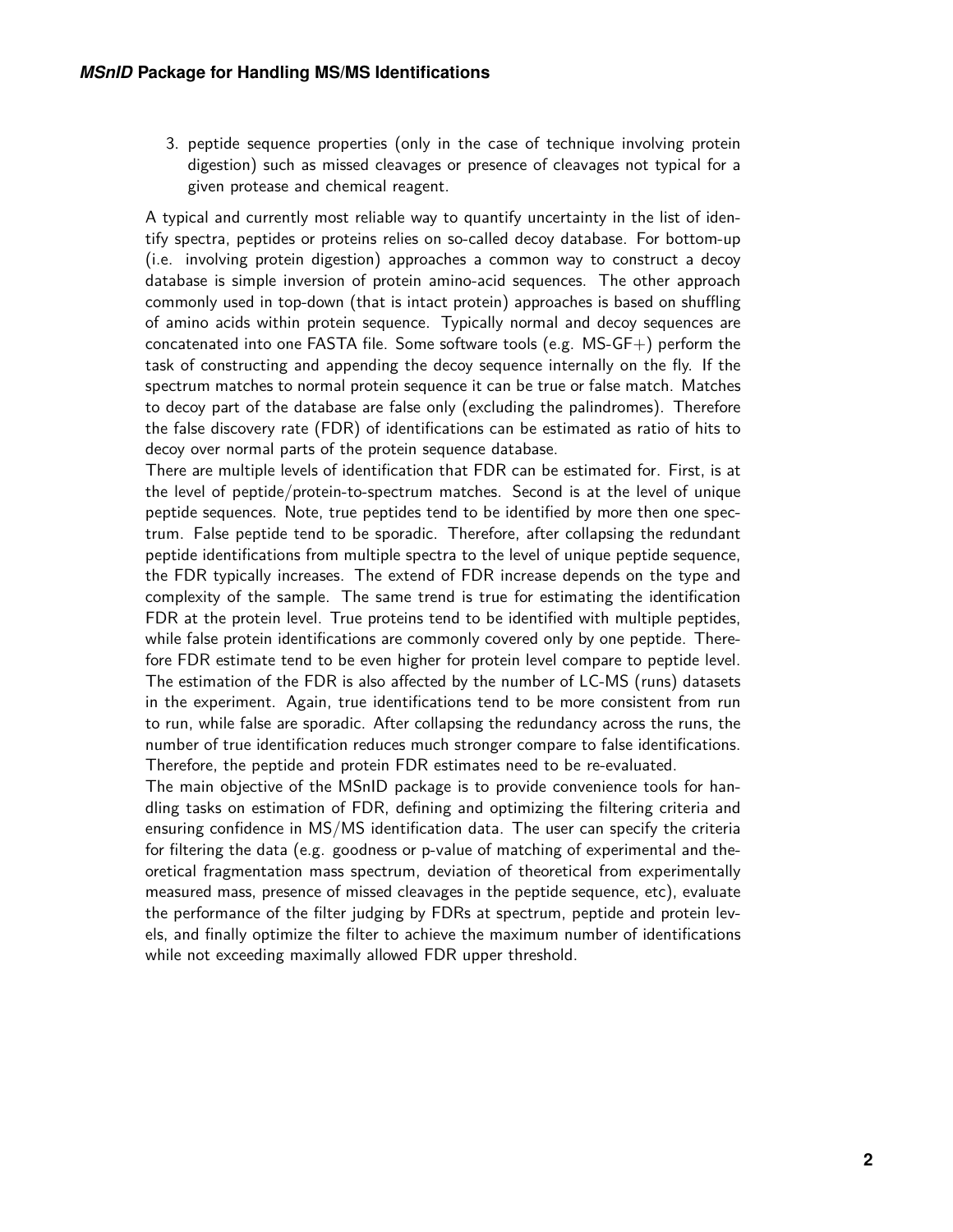### 2 Starting the project

First, the MSnID object has to be initialized. The main argument is path to the working directory. This directory will be used for storing cached analysis results. Caching/memoisation mechanism is based on [R.cache](https://CRAN.R-project.org/package=R.cache).

```
> library("MSnID")
```
<span id="page-2-0"></span>> msnid <- MSnID(".")

### 3 Reading MS/MS data

One way to read in peptide/protein to MS/MS spectrum matching (PSM) results as a table from a text file and assing the *data.frame* object.

```
> PSMresults <- read.delim(system.file("extdata", "human_brain.txt",
+ package="MSnID"),
+ stringsAsFactors=FALSE)
> psms(msnid) <- PSMresults
> show(msnid)
MSnID object
Working directory: "."
#Spectrum Files: 1
#PSMs: 767 at 49 % FDR
#peptides: 687 at 57 % FDR
#accessions: 665 at 65 % FDR
```
Alternative and currently the preferred way to read MS/MS results is by parsing mzIdentML files (\*.mzid or \*.mzid.gz extensions). The read\_mzIDs function leverages [mzID](http://bioconductor.org/packages/mzID) package facilities.

```
> mzids <- system.file("extdata", "c_elegans.mzid.gz", package="MSnID")
> msnid <- read_mzIDs(msnid, mzids)
reading c_elegans.mzid.gz... DONE!
> show(msnid)
MSnID object
Working directory: "."
#Spectrum Files: 1
#PSMs: 12263 at 36 % FDR
#peptides: 9489 at 44 % FDR
#accessions: 7414 at 76 % FDR
```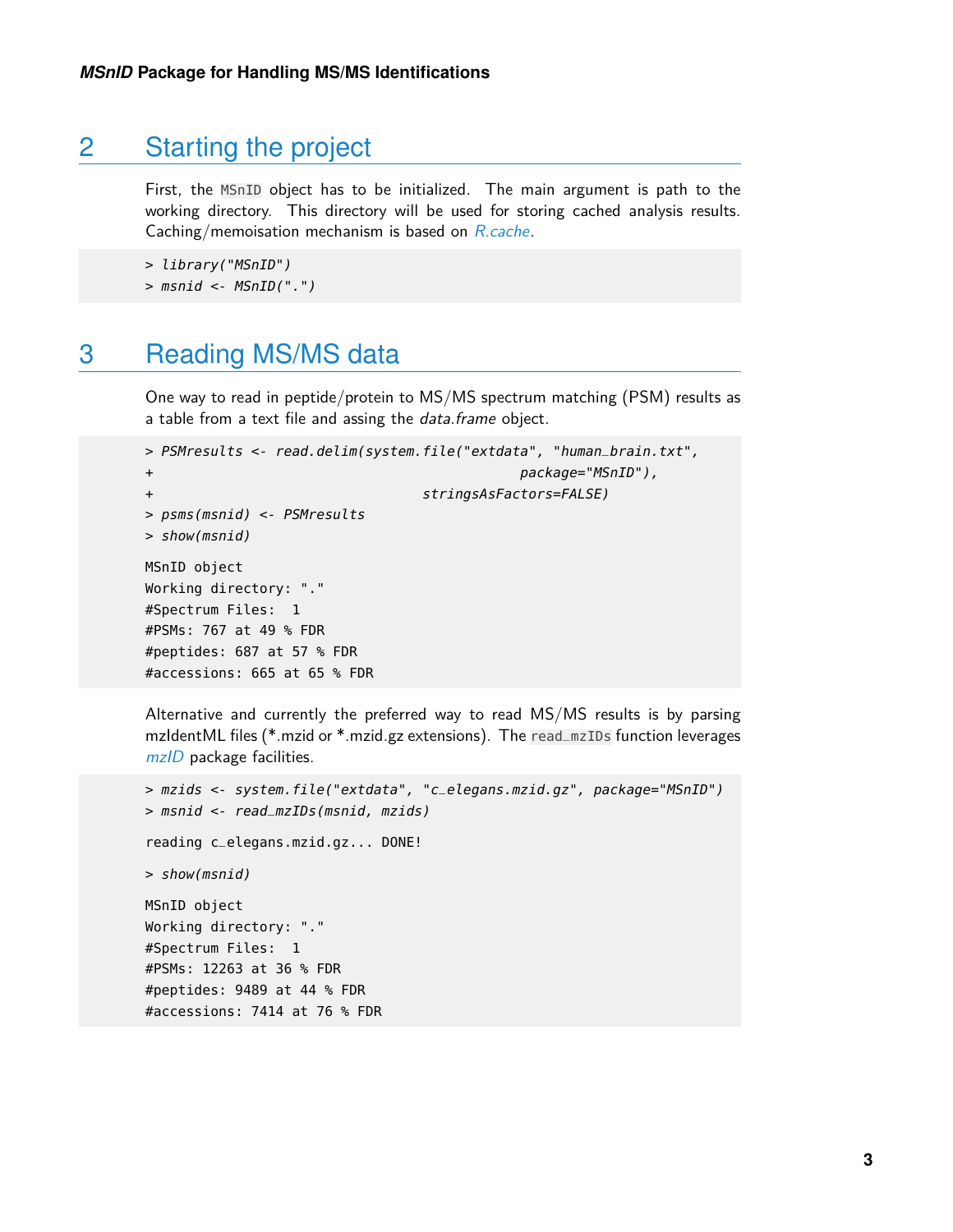Internally PSMs stored as *[data.table](https://CRAN.R-project.org/package=data.table)* object.

<span id="page-3-0"></span>The example file "c\_elegans.mzid.gz" is based on MS-GF+ search engine. The read\_mzIDs function reads results of any MS/MS search engine as long as it compliant with mzIdentML standard. In general case, use aforementioned psms<- function.

### 4 Updating columns

Note, to take a full advantage of the  $MSnID$ , the the following columns have to be present. Checking of columns happens internally.

| "calculatedMassToCharge"                                                    |
|-----------------------------------------------------------------------------|
| "experimentalMassToCharge"                                                  |
| "peptide"                                                                   |
| "spectrumID"                                                                |
| [1] "accession"<br>[3] "chargeState"<br>[5] "isDecoy"<br>[7] "spectrumFile" |

Check what are the current column names in the MS/MS search results table.

```
> names(msnid)
```

| [1] "spectrumID"                                | "scan number(s)"         |
|-------------------------------------------------|--------------------------|
| [3] "acquisitionNum"                            | "passThreshold"          |
| [5] "rank"                                      | "calculatedMassToCharge" |
| [7] "experimentalMassToCharge"                  | "chargeState"            |
| [9] "MS-GF:DeNovoScore"                         | "MS-GF:EValue"           |
| [11] "MS-GF:PepQValue"                          | "MS-GF:QValue"           |
| [13] "MS-GF:RawScore"                           | "MS-GF:SpecEValue"       |
| [15] "AssumedDissociationMethod" "IsotopeError" |                          |
| [17] "isDecoy"                                  | "post"                   |
| [19] "pre"                                      | "end"                    |
| $[21]$ "start"                                  | "accession"              |
| $[23]$ "length"                                 | "description"            |
| $[25]$ "pepSeq"                                 | "modified"               |
| [27] "modification"                             | "idFile"                 |
| [29] "spectrumFile"                             | "databaseFile"           |
| [31] "peptide"                                  |                          |

### <span id="page-3-1"></span>5 Basic info on the MSnID object instance

Printing the MSnID object returns some basic information such as

- Working directory.
- Number of spectrum files used to generate data.
- Number of peptide-to-spectrum matches and corresponding FDR.
- Number of unique peptide sequences and corresponding FDR.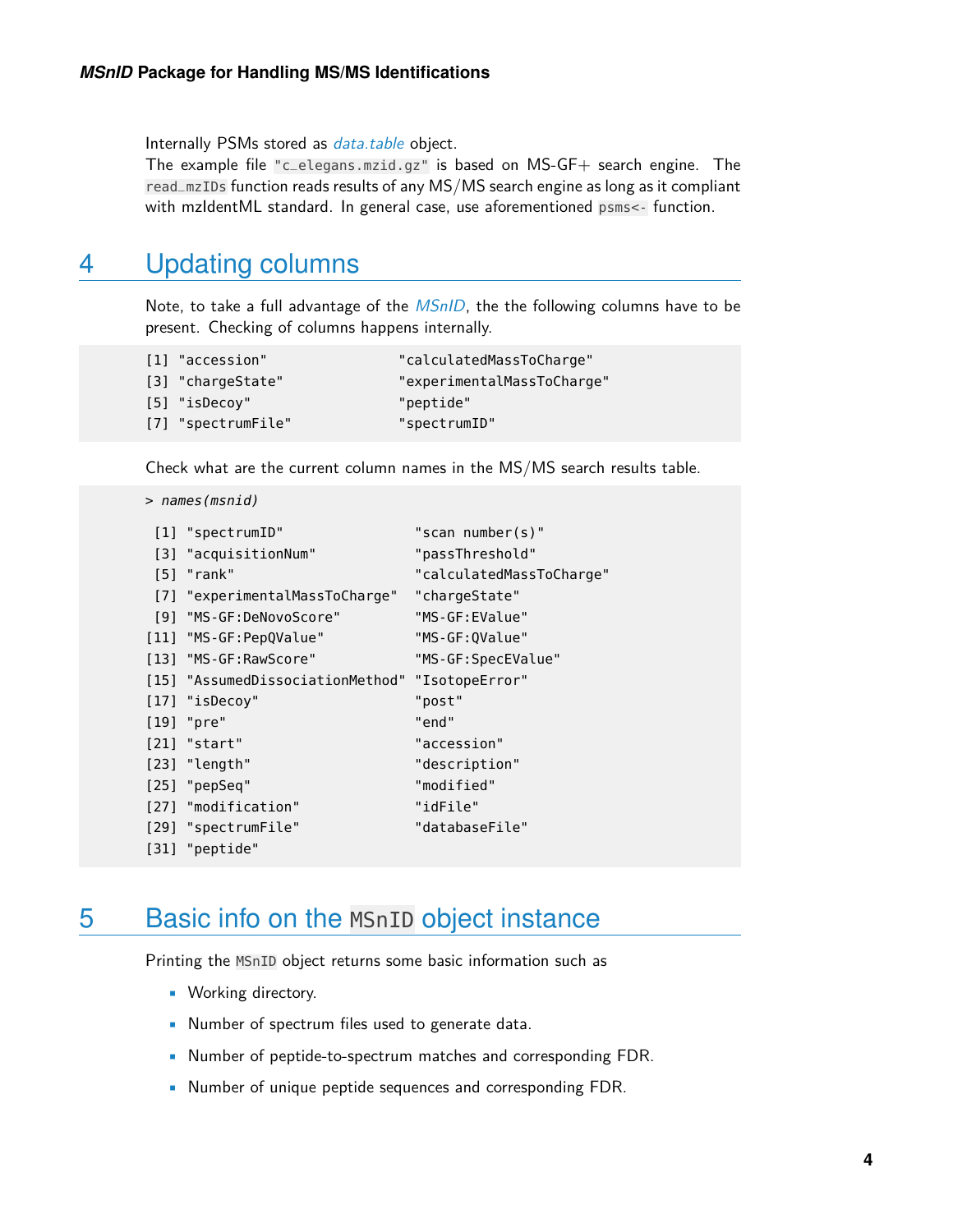• Number of unique proteins or amino acid sequence accessions and corresponding FDR.

False discovery rate or FDR is defined here as a ratio of hits to decoy accessions to the non-decoy (normal) accessions. In terms of forward and revese protein sequences that would mean ratio of  $\#$ reverse/ $\#$ forward. While computing FDRs of PSMs and unique peptide sequences is trivial, definition of protein (accession) FDR is a subject for discussion in the field of proteomics. Here, protein (accession) FDR is computed the same way as in IDPicker software [Zhang et al.](#page-17-0) [\(2007\)](#page-17-0) and simply constitutes a ratio of unique accessions from decoy component to non-decoy component of the sequence database.

```
> show(msnid)
```

```
MSnID object
Working directory: "."
#Spectrum Files: 1
#PSMs: 12263 at 36 % FDR
#peptides: 9489 at 44 % FDR
#accessions: 7414 at 76 % FDR
```
### <span id="page-4-0"></span>6 Analysis of peptide sequences

A particular properties of peptide sequences we are interested in are

- 1. irregular cleavages at the termini of the peptides and
- 2. missing cleavage site within the peptide sequences.

The default regular expressions of valid and missed cleavage patterns correspond to trypsin. Counting the number of irregular cleavage termimi (0,1 or 2) in peptides sequence creates a new column numIrregCleavages.

> msnid <- assess\_termini(msnid, validCleavagePattern="[KR]\\.[^P]")

Counting the number of missed cleavages in peptides sequence creates a new column numMissCleavages.

> msnid <- assess\_missed\_cleavages(msnid, missedCleavagePattern="[KR](?=[^P\$])")

Now the object has two more columns, numIrregCleavages and numMissCleavages, evidently corresponding to the number of termini with irregular cleavages and number of missed cleavages within the peptide sequence.

```
> pepCleav <- unique(psms(msnid)[,c("numMissCleavages", "isDecoy", "peptide")])
```

```
> pepCleav <- as.data.frame(table(pepCleav[,c("numMissCleavages", "isDecoy")]))
```

```
> library("ggplot2")
```
 $>$  ggplot(pepCleav, aes(x=numMissCleavages, y=Freq, fill=isDecoy)) +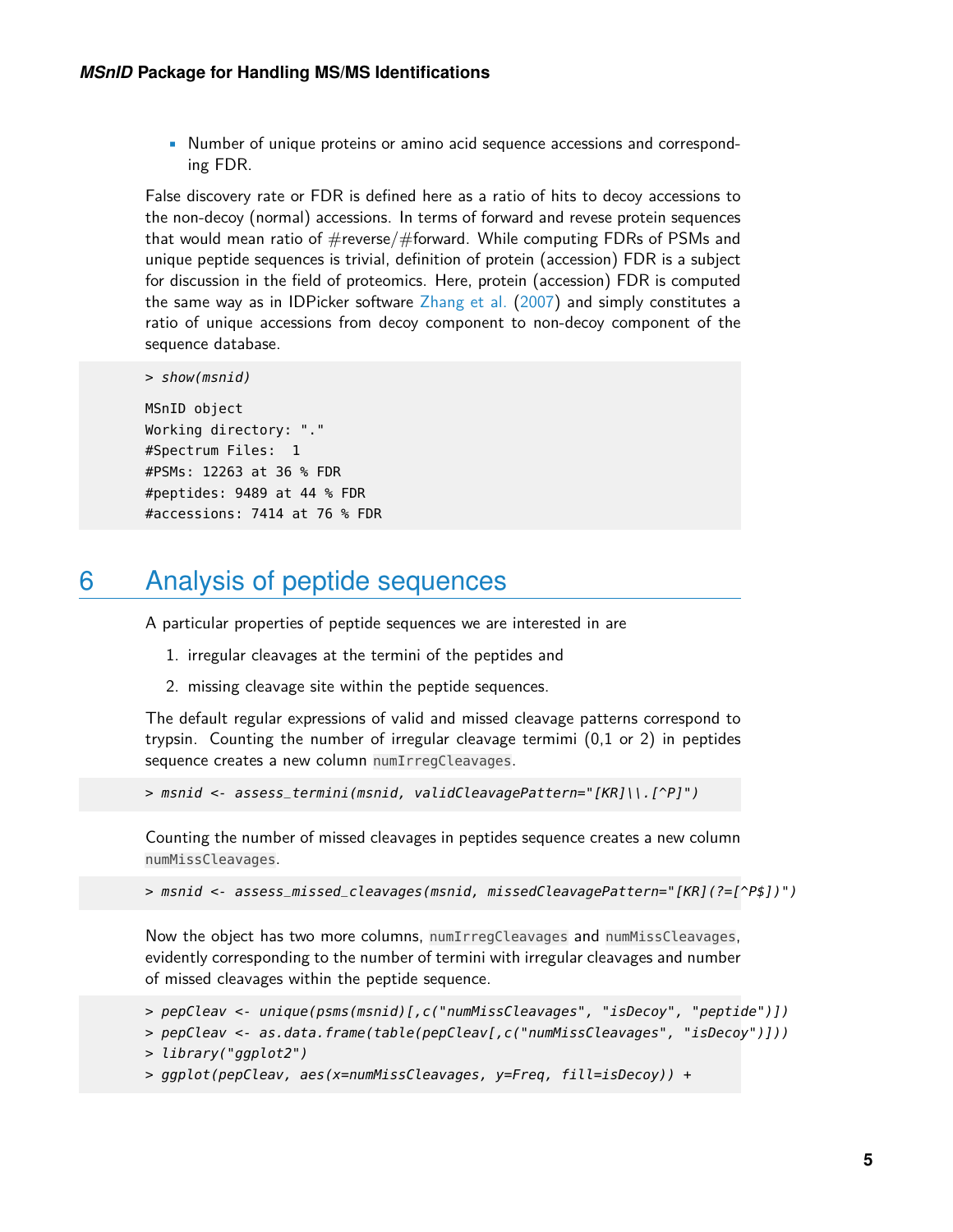+ geom\_bar(stat='identity', position='dodge') + + ggtitle("Number of Missed Cleavages") 1000 2000 300<sub>0</sub> 0 1 2 3 4 5 6 7 8 9 10 11 12 13 14 15 16 17 18 19 numMissCleavages Freq isDecoy **FALSE** TRUE Number of Missed Cleavages

Peptide sequences, as any other column, can by accessed by directly using \$ operator. For example: Counting number of cysteins per peptide sequence

```
> msnid$numCys <- sapply(lapply(strsplit(msnid$peptide,''),'==','C'),sum)
```
Calculating peptide lengths. Note, -4 decrements the AA count by two the flanking AAs and the two dots separating them from the actual peptide sequence.

```
> msnid$PepLength <- nchar(msnid$peptide) - 4
> pepLen <- unique(psms(msnid)[,c("PepLength", "isDecoy", "peptide")])
> ggplot(pepLen, aes(x=PepLength, fill=isDecoy)) +
+ geom_histogram(position='dodge', binwidth=3) +
```
+ ggtitle("Distribution on of Peptide Lengths")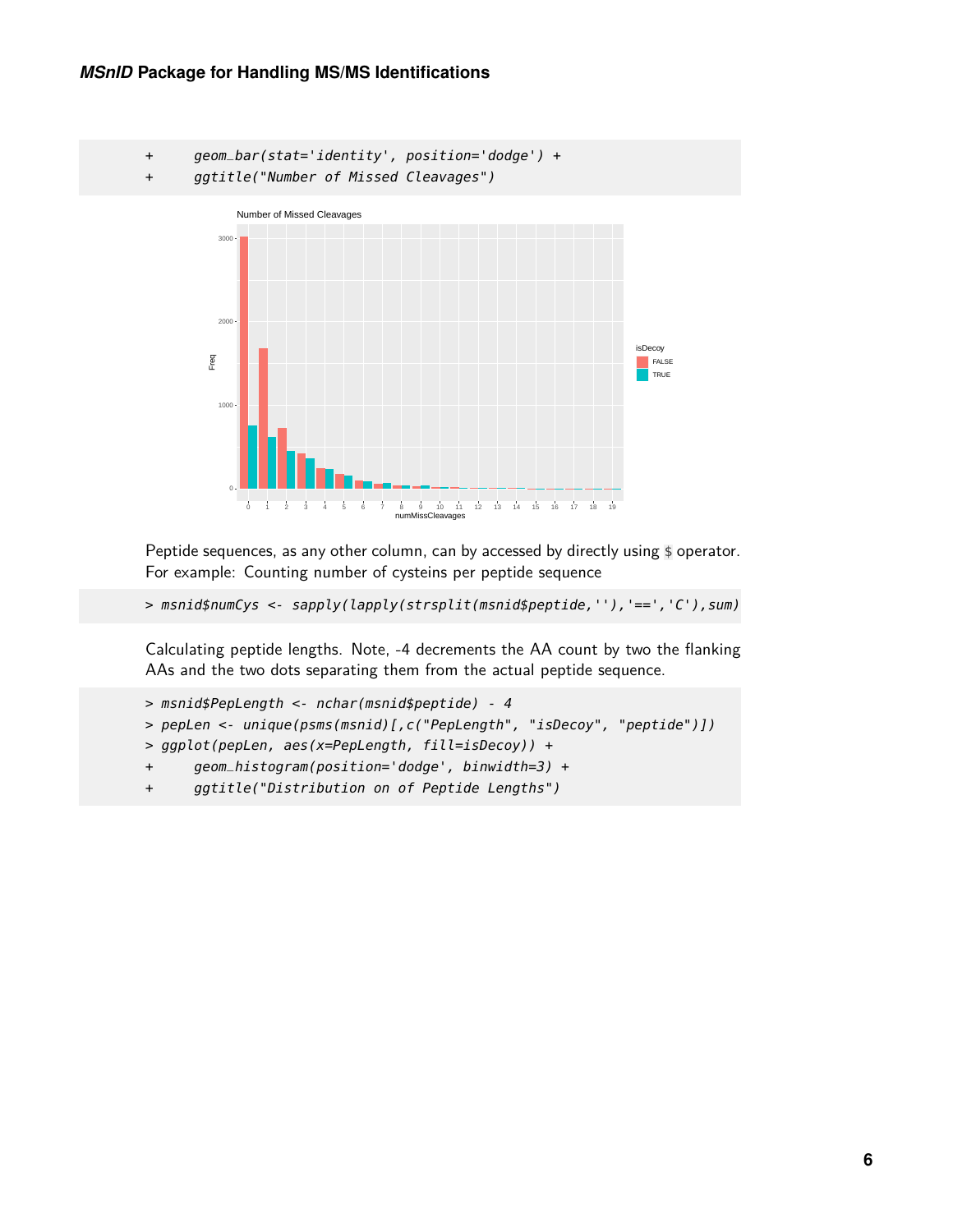

### <span id="page-6-0"></span>7 Trimming the data

The main way for trimming or filtering the data is apply\_filter function. The second argument can be either 1) a string representing expression that will be evaluated in the context of data.frame containing MS/MS results or 2) MSnFilter class object (explained below). Note, the reduction in FDR. Assuming that the sample has been digested with trypsin, the true identifications tend to be fully tryptic and contain fewer missed cleavages. Original FDRs.

```
> show(msnid)
```
MSnID object Working directory: "." #Spectrum Files: 1 #PSMs: 12263 at 36 % FDR #peptides: 9489 at 44 % FDR #accessions: 7414 at 76 % FDR

Leaving only fully tryptic peptides.

```
> msnid < -apply-filter(msnid, "numIrregClearavages == 0")> show(msnid)
MSnID object
Working directory: "."
#Spectrum Files: 1
#PSMs: 9487 at 26 % FDR
#peptides: 7076 at 34 % FDR
#accessions: 5210 at 65 % FDR
```
Filtering out peptides with more then 2 missed cleavages.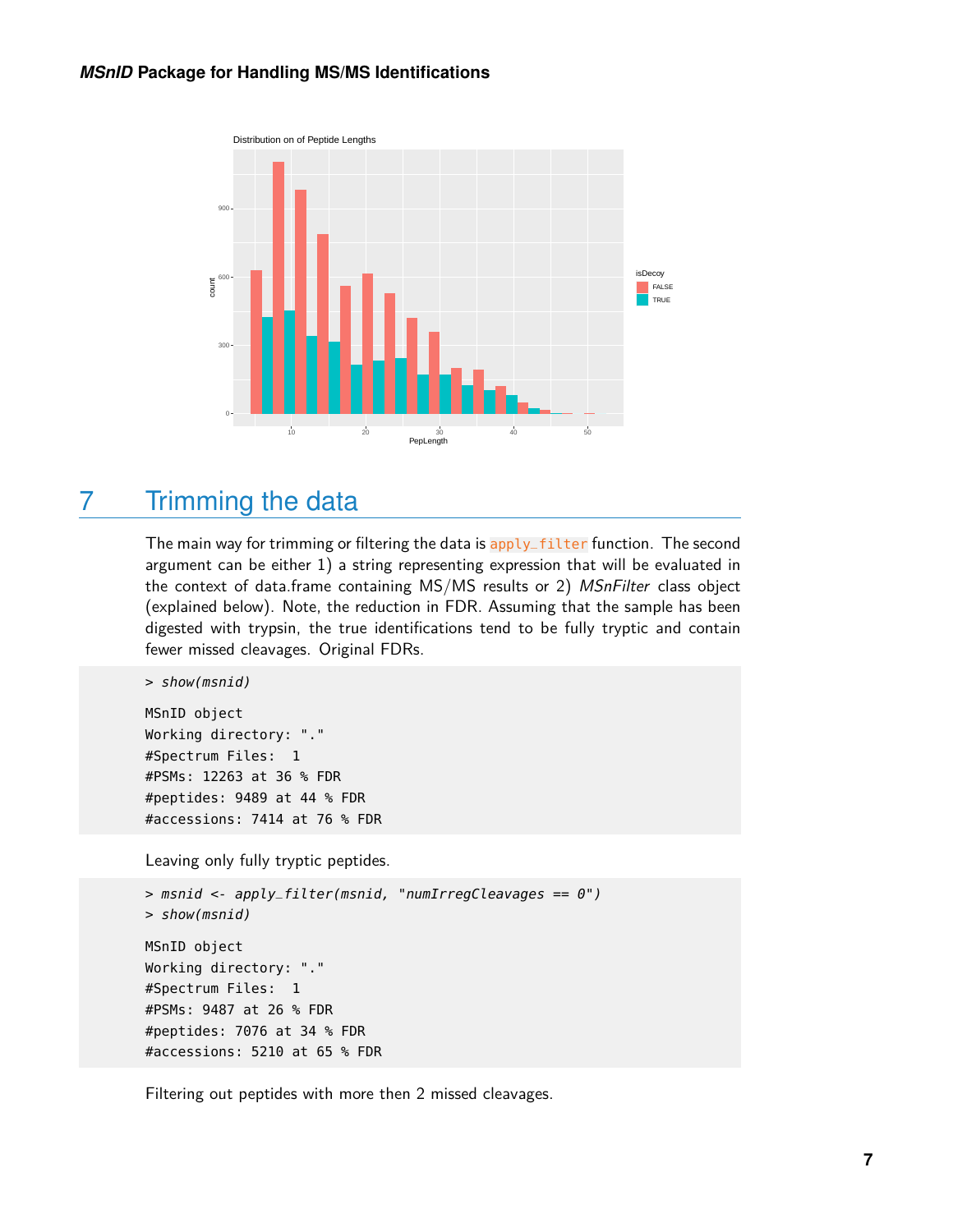```
> msnid <- apply_filter(msnid, "numMissCleavages <= 2")
> show(msnid)
MSnID object
Working directory: "."
#Spectrum Files: 1
#PSMs: 7838 at 17 % FDR
#peptides: 5598 at 23 % FDR
#accessions: 3759 at 53 % FDR
```
### <span id="page-7-0"></span>8 Parent ion mass measurement error

Assuming both calculatedMassToCharge and experimentalMassToCharge are present in names(msnid), one can access parent ion mass measurement in points per million (ppm) units.

```
> ppm <- mass_measurement_error(msnid)
```

```
> ggplot(as.data.frame(ppm), aes(x=ppm)) +
```

```
+ geom_histogram(binwidth=100)
```


Note, although the MS/MS search was done with  $\pm$  20ppm parent ion mass tolerance, error stretch over 1000 in ppm units. The reason is that the settings of the MS/MS search engine MS-GF+ (used for the analysis of this LC-MS dataset) fairly assumed that the instrument could have picked non-monoisotopic peaks of parent ion for fragmentation and thus considered peptides that were off by  $\pm$  1 Da (<sup>13</sup>C-<sup>12</sup>C to be exact). Similar settings can be found in other search engines (e.g X!Tandem).

```
> dM <- with(psms(msnid),
```
+ (experimentalMassToCharge-calculatedMassToCharge)\*chargeState)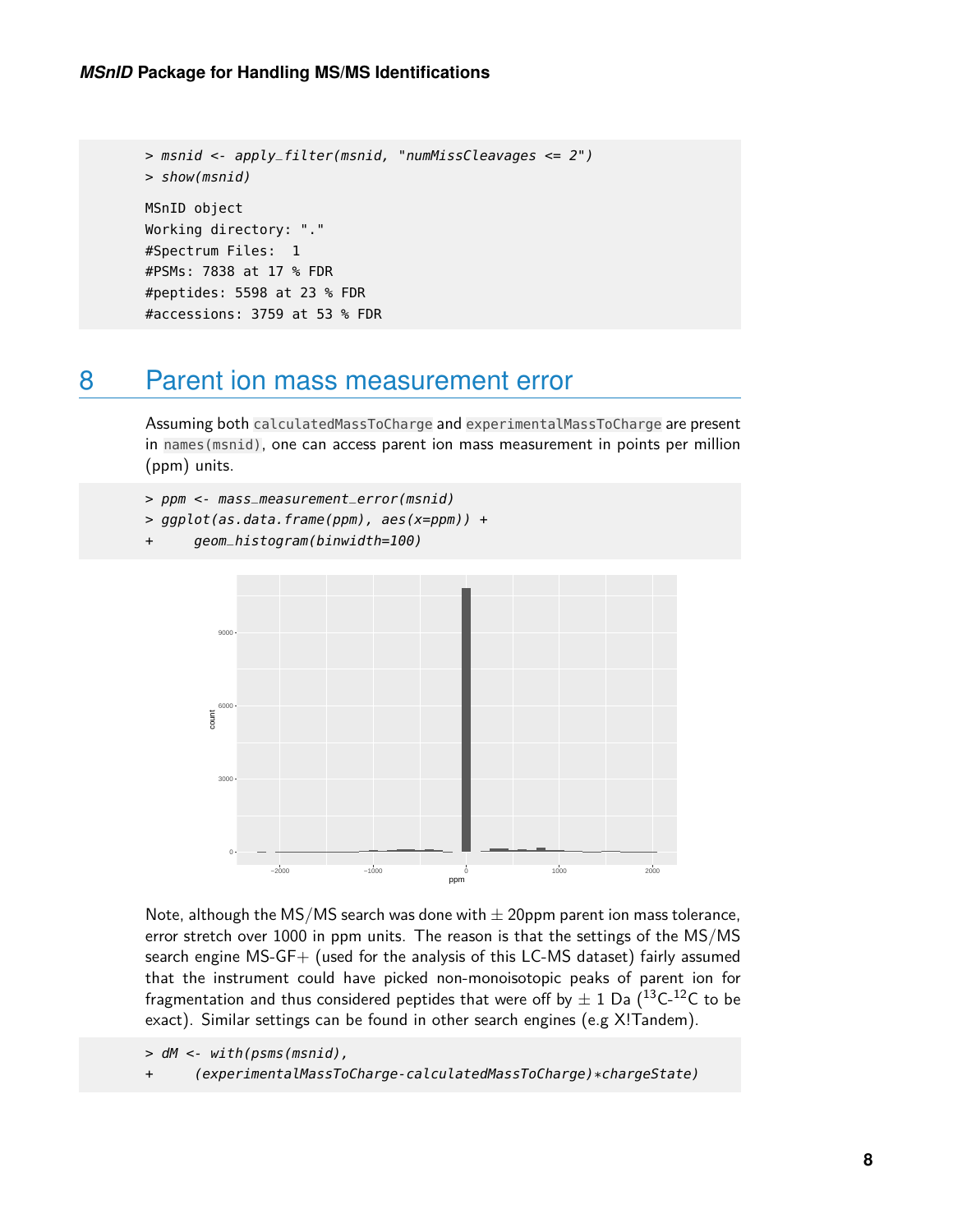```
> x <- data.frame(dM, isDecoy=msnid$isDecoy)
> ggplot(x, aes(x=dM, fill=isDecoy)) +
+ geom_histogram(position='stack', binwidth=0.1)
             0
           3000
           6000
           9000
                   −1.0 −0.5 0.0 0.5 1.0
                                         \frac{0.0}{dM}count
                                                                        isDecoy
                                                                          FALSE
                                                                         \overline{\phantom{a}} TRUE
```
Ideally, to avoid this problem, the MS/MS datasets have to be either aquired in MIPS (monoisotopic ion precurson selection) mode or preprocessed with Decon-MSn [Mayampurath et al.](#page-16-0) [\(2008\)](#page-16-0) tools that identifies the monoisotipic peaks postexperimentally. The *[MSnID](http://bioconductor.org/packages/MSnID)* package provide a simple correct\_peak\_selection function that simply adds or subtracts the difference between  $^{13}$ C and  $^{12}$ C to make the error less then 1 Dalton.

```
> msnid.fixed <- correct_peak_selection(msnid)
```

```
> ppm <- mass_measurement_error(msnid.fixed)
```
- > ggplot(as.data.frame(ppm), aes(x=ppm)) +
- + geom\_histogram(binwidth=0.25)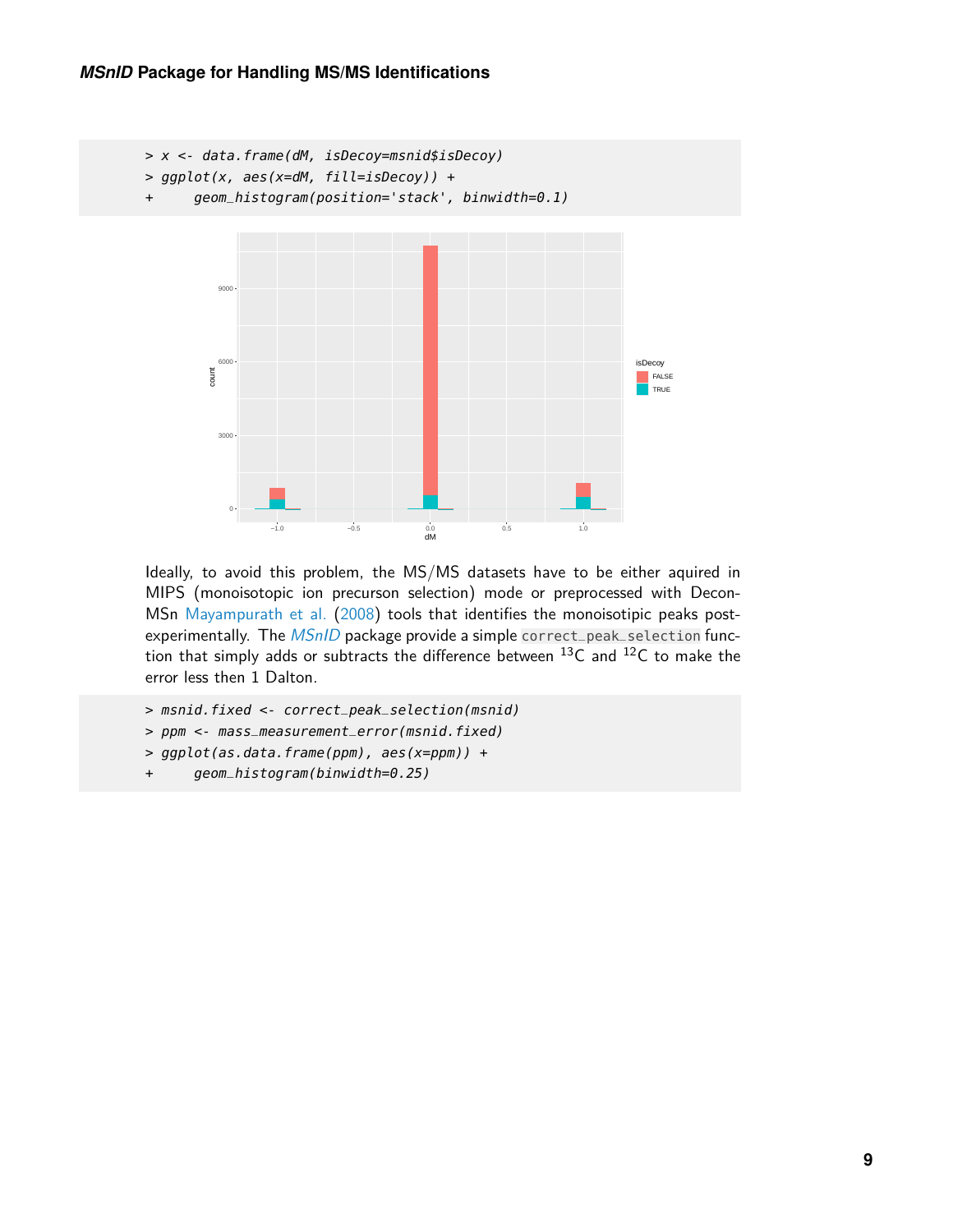

Alternatively, one can simply apply a filter to remove any matches that do not fit the  $\pm$  20 ppm tolerance.

```
> msnid.chopped <- apply_filter(msnid, "abs(mass_measurement_error(msnid)) < 20")
```
- > ppm <- mass\_measurement\_error(msnid.chopped)
- > ggplot(as.data.frame(ppm), aes(x=ppm)) +
- + geom\_histogram(binwidth=0.25)



For further processing we'll consider the msnid.chopped data that ignores matches with 1 Da errors. Note, if the center of the histogram is significantly shifted from zero, experimentalMassToCharge can be post-experimentally recalibrated. This MS/MS data was preprocessed with DtaRefinery tool [Petyuk et al.](#page-16-1) [\(2010\)](#page-16-1) that post-experimentally eliminates any systematic mass measurement error. At this point, the recalibrate function implements the most simplistic algorithm avalable in the DtaRefinery tool.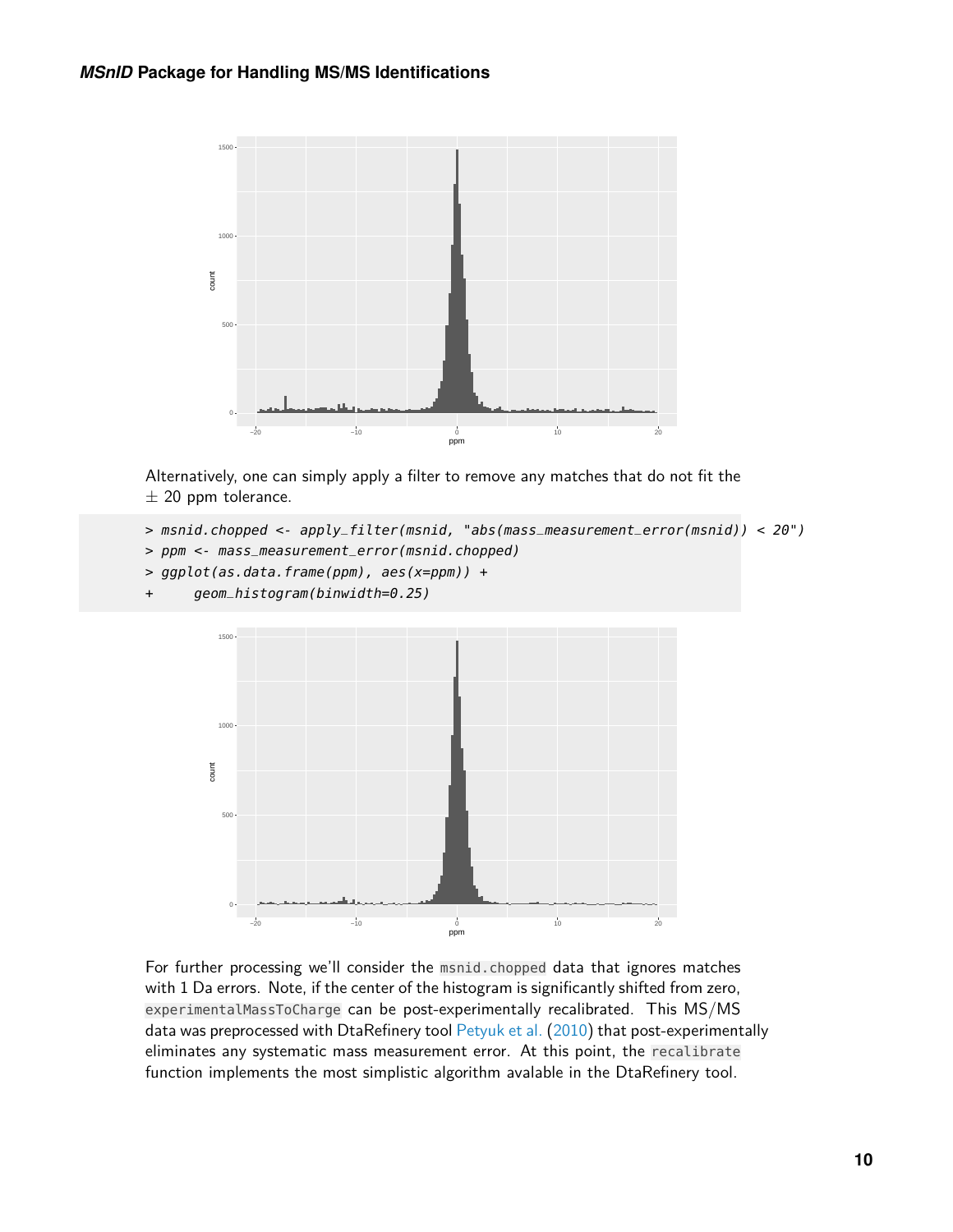

- > ppm <- mass\_measurement\_error(msnid)
- $> ggplot(as.data.frame(ppm), aes(x=ppm)) +$
- + geom\_histogram(binwidth=0.25)



### <span id="page-10-0"></span>9 MSnIDFilter object for filtering MS/MS identifications

The criteria that will be used for filtering the MS/MS data has to be present in the MSnID object. We will use -log10 transformed MS-GF+ Spectrum E-value, reflecting the goodness of match experimental and theoretical fragmentation patterns as one the filtering criteria. Let's store it under the "msmsScore" name. The score density distribution shows that it is a good discriminant between non-decoy (red) and decoy hits (green).

For alternative MS/MS search engines refer to the engine-specific manual for the names of parameters reflecting the quality of MS/MS spectra matching. Examples<br>of such parameters are E-Value for X!Tandem and XCorr and  $\Delta$ Cn2 for SEQUEST.<br>> msnid\$msmsScore <- -log10(msnid\$`MS-GF:SpecEValue`) of such parameters are E-Value for X!Tandem and XCorr and ∆Cn2 for SEQUEST.

- > params <- psms(msnid)[,c("msmsScore","isDecoy")]
- > ggplot(params) +
- + geom\_density(aes(x = msmsScore, color = isDecoy, ..count..))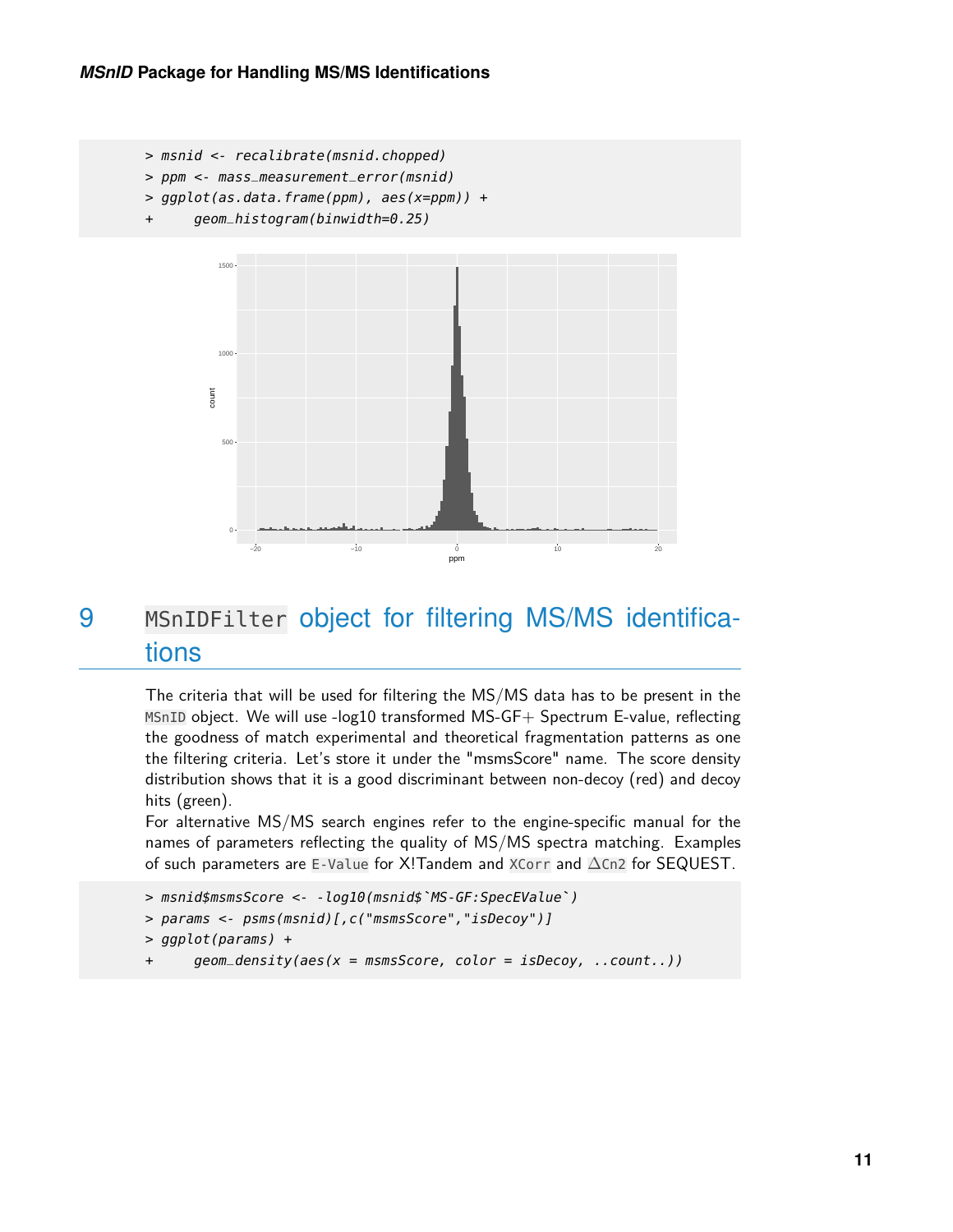

As a second criterion we will be using the absolute mass measurement error (in ppm units) of the parent ion. The mass measurement errors tend to be small for nondecoy (enriched with real identificaiton) hits (red line) and is effectively uniformly distributed for decoy hits.

```
> msnid$absParentMassErrorPPM <- abs(mass_measurement_error(msnid))
```
> params <- psms(msnid)[,c("absParentMassErrorPPM","isDecoy")]

```
> ggplot(params) +
```
+ geom\_density(aes(x = absParentMassErrorPPM, color = isDecoy, ..count..))



MS/MS fiters are handled by a special MSnIDFilter class objects. Individual filtering criteria can be set by name (that is present in names(msnid)), comparison operator  $(>, <, =, ...$ ) defining if we should retain hits with higher or lower given the threshold and finally the threshold value itself.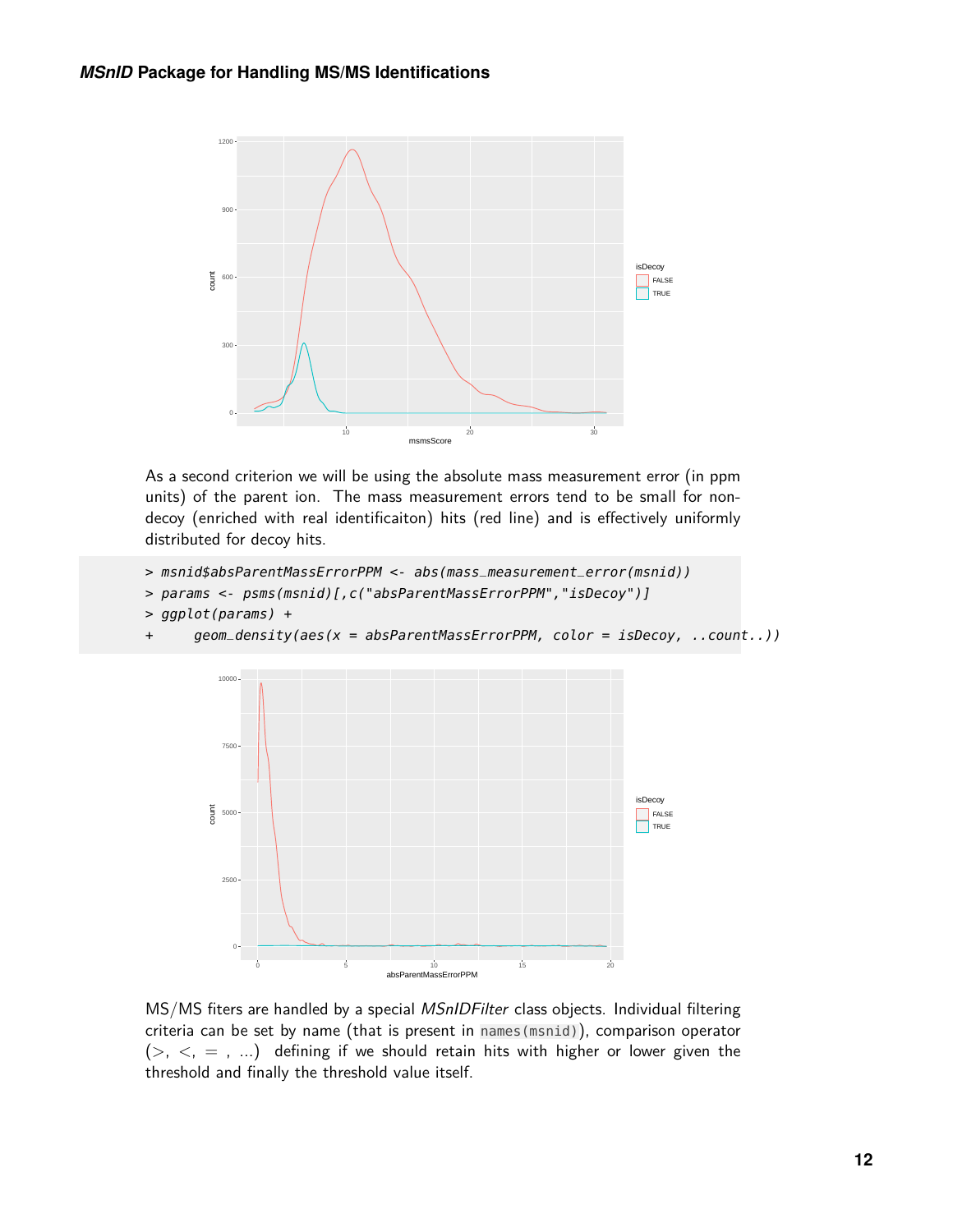```
> filtObj <- MSnIDFilter(msnid)
> filtObj$absParentMassErrorPPM <- list(comparison="<", threshold=10.0)
> filtObj$msmsScore <- list(comparison=">", threshold=10.0)
> show(filtObj)
MSnIDFilter object
(absParentMassErrorPPM < 10) & (msmsScore > 10)
```
Let's evaluate the performace of the filter at three different levels of confidence assessment.

```
> evaluate_filter(msnid, filtObj, level="PSM")
    fdr n
PSM 0 3807
> evaluate_filter(msnid, filtObj, level="peptide")
       fdr n
peptide 0 2455
> evaluate_filter(msnid, filtObj, level="accession")
         fdr n
accession 0 1009
```
<span id="page-12-0"></span>10 Optimizing the MS/MS filter to achieve the maximum number of identifications within a given FDR upper limit threshold

The threshold values in the example above are not necessarily optimal and set just be in the range of probable values. Filters can be optimized to ensure maximum number of identifications (peptide-to-spectrum matches, unique peptide sequences or proteins) within a given FDR upper limit.

First, the filter can be optimized simply by stepping through individual parameters and their combinations. The idea has been described in [Piehowski et al.](#page-16-2) [\(2013\)](#page-16-2). The resulting MSnIDFilter object can be used for final data filtering or can be used as a good starting parameters for follow-up refining optimizations with more advanced algorithms.

```
> filtObj.grid <- optimize_filter(filtObj, msnid, fdr.max=0.01,
+ method="Grid", level="peptide",
+ n.iter=500)
> show(filtObj.grid)
```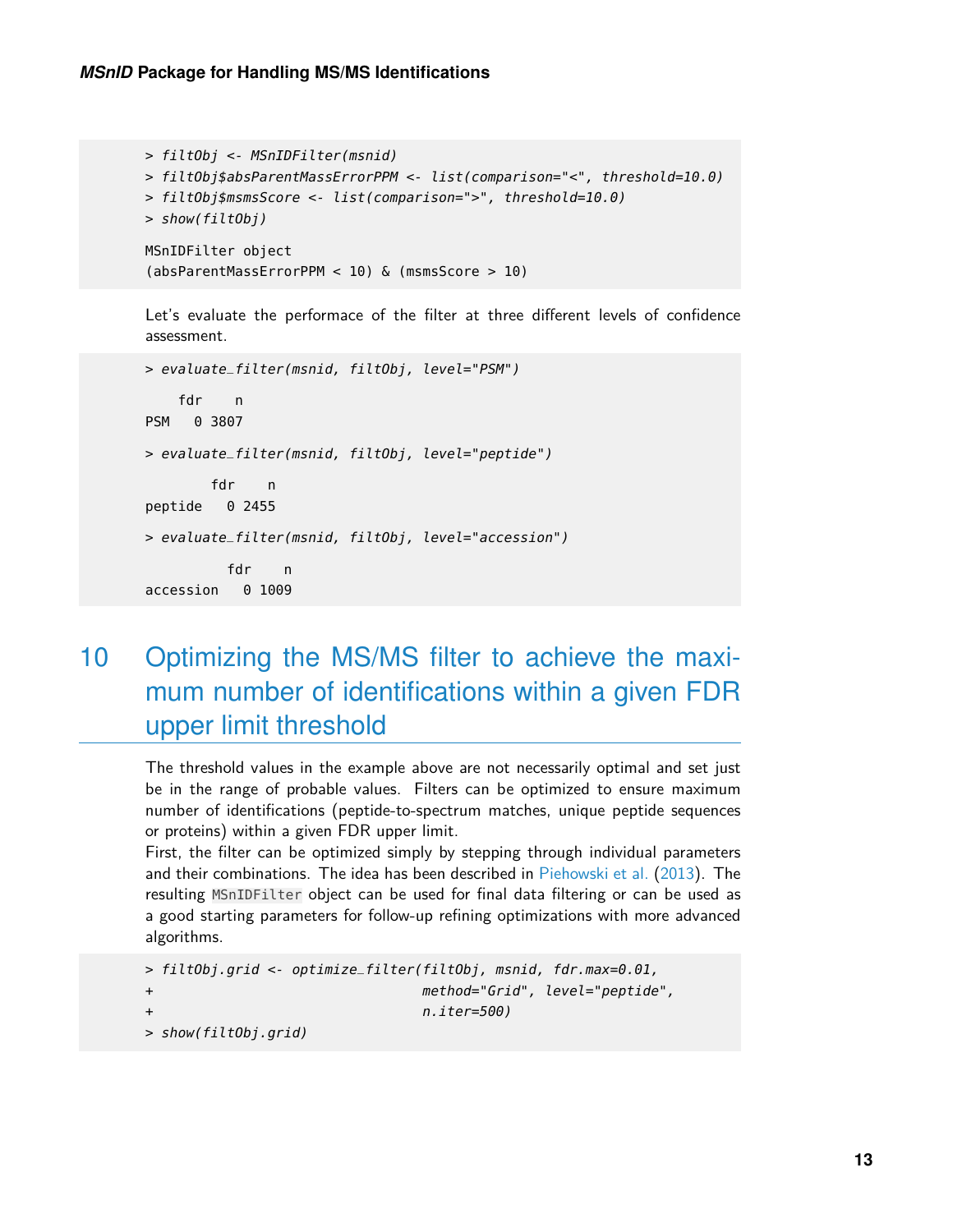```
MSnIDFilter object
(absParentMassErrorPPM < 3) & (msmsScore > 7.4)
```
The resulting filtObj.grid can be further fine tuned with such optimization routines as simulated annealing or Nelder-Mead optimization.

```
> filtObj.nm <- optimize_filter(filtObj.grid, msnid, fdr.max=0.01,
+ method="Nelder-Mead", level="peptide",
+ n.iter=500)
> show(filtObj.nm)
MSnIDFilter object
(absParentMassErrorPPM < 4.1) & (msmsScore > 7.2)
```
Let's compare the original (good guess) and optimized fileters. Obviously the latter yields much more peptide identifications, while not exceeding the maximally allowed FDR threshold of 1

```
> evaluate_filter(msnid, filtObj, level="peptide")
       fdr n
peptide 0 2455
> evaluate_filter(msnid, filtObj.nm, level="peptide")
               fdr n
peptide 0.009918846 3360
```
Finally we'll apply the optimized filter to proceed with further steps in the analysis pipeline.

```
> msnid <- apply_filter(msnid, filtObj.nm)
> show(msnid)
MSnID object
Working directory: "."
#Spectrum Files: 1
#PSMs: 5271 at 0.63 % FDR
#peptides: 3360 at 0.99 % FDR
#accessions: 1247 at 3.2 % FDR
```
Identifications that matched decoy and contaminant protein sequences can be removed by providing filters in the forms of text strings that will be evaluated in the context of PSM table.

```
> msnid <- apply_filter(msnid, "isDecoy == FALSE")
> show(msnid)
MSnID object
```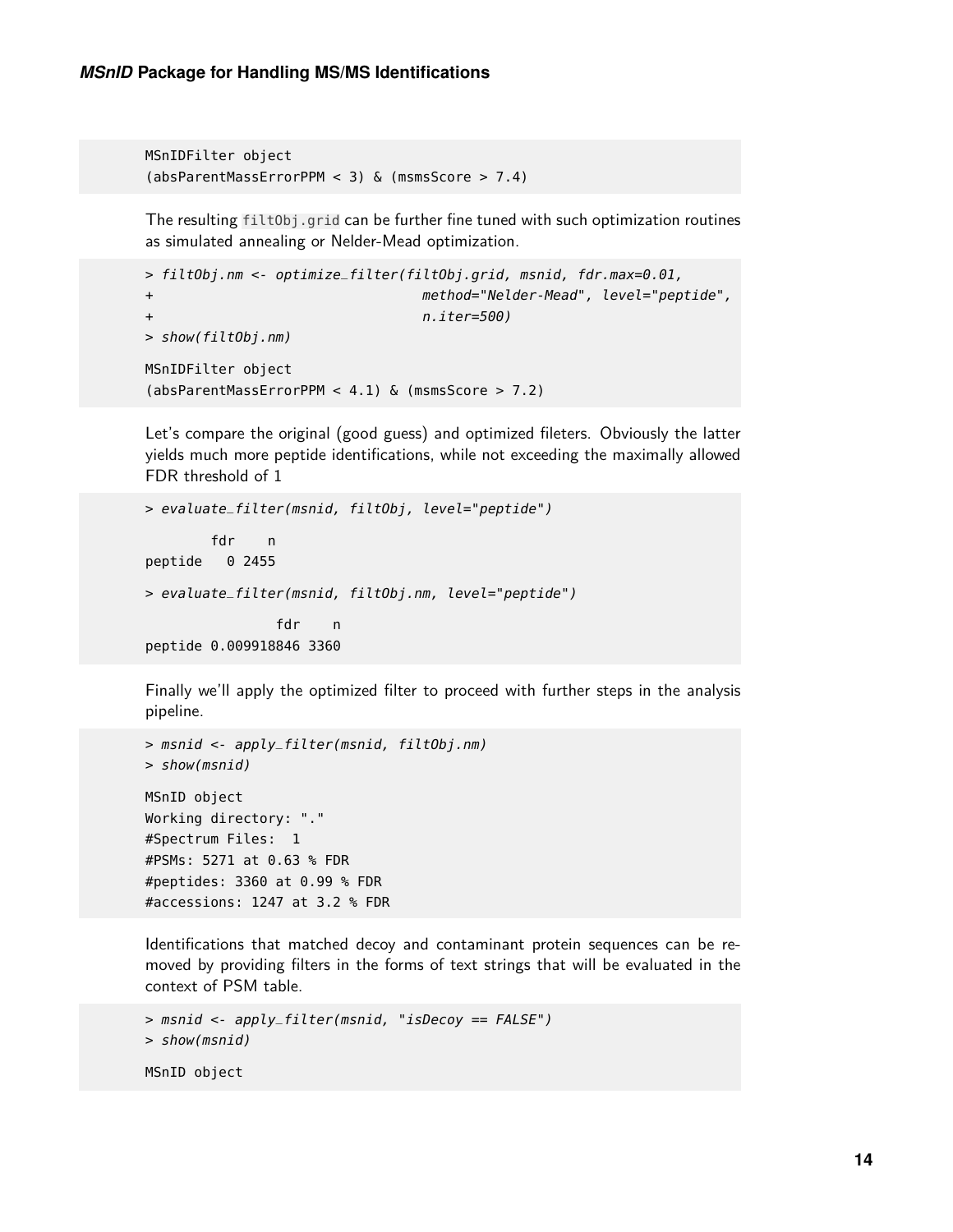```
Working directory: "."
#Spectrum Files: 1
#PSMs: 5238 at 0 % FDR
#peptides: 3327 at 0 % FDR
#accessions: 1208 at 0 % FDR
> msnid <- apply_filter(msnid, "!grepl('Contaminant',accession)")
> show(msnid)
MSnID object
Working directory: "."
#Spectrum Files: 1
#PSMs: 5230 at 0 % FDR
#peptides: 3321 at 0 % FDR
#accessions: 1205 at 0 % FDR
```
## <span id="page-14-0"></span>11 Data output and interface with other Bioconductor packages

One can extract the entire PSMs tables as data.frame or data.table

```
> psm.df <- psms(msnid)
> psm.dt <- as(msnid, "data.table")
```
If only interested in the non-redundant list of confidently identified peptides or proteins

```
> peps <- peptides(msnid)
> head(peps)
[1] "K.AISQIQEYVDYYGGSGVQHIALNTSDIITAIEALR.A"
[2] "K.SAGSGYLVGDSLTFVDLLVAQHTADLLAANAALLDEFPQFK.A"
[3] "K.NSIFTNVAETANGEYFWEGLEDEIADKNVDITTWLGEK.W"
[4] "R.VFCLLGDGESAEGSVWEAAAFASIYKLDNLVAIVDVNR.L"
[5] "R.TTDSDGNNTGLDLYTVDQVEHSNYVEQNFLDFIFVFR.K"
[6] "R.VIVTEIDPINALQAAMEGYEVTTLEEAAPK.A"
> prots <- accessions(msnid)
> head(prots)
[1] "CE02347" "CE07055" "CE12728" "CE36358" "CE36359" "CE36360"
> prots <- proteins(msnid) # may be more intuitive then accessions
> head(prots)
[1] "CE02347" "CE07055" "CE12728" "CE36358" "CE36359" "CE36360"
```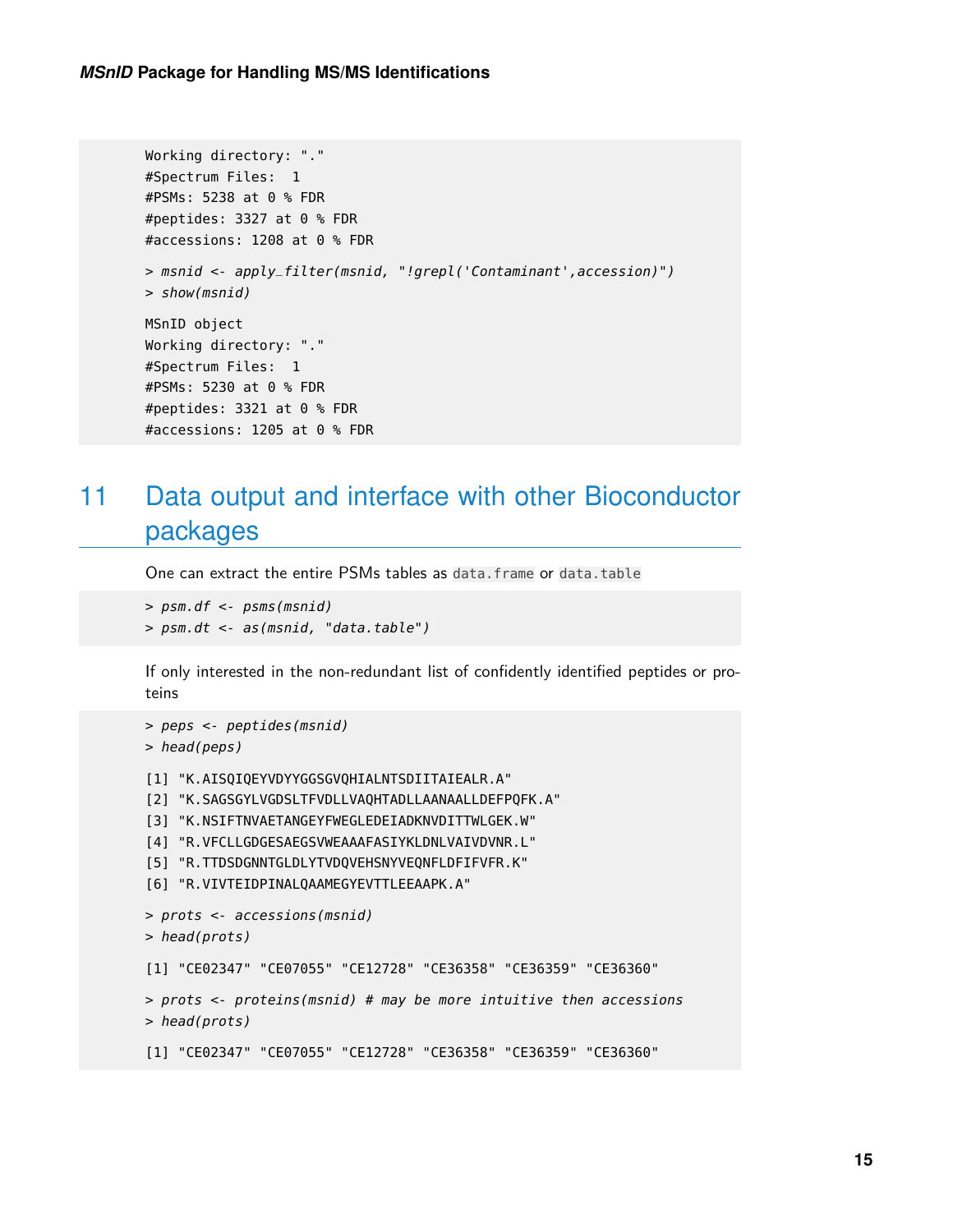The [MSnID](http://bioconductor.org/packages/MSnID) package is aimed at providing convenience functionality to handle MS/MS identifications. Quantification per se is outside of the scope of the package. The only type of quantitation that can be seamlessly tied with MS/MS identification analysis is so-called *spectral counting* approach. In such an approach a peptide abundance is considered to be directly proportional to the number of matched MS/MS spectra. In its turn protein abunance is proportional to the sum of the number of spectra of the matching peptides. The MSnID object can be converted to an MSnSet object defined in *[MSnbase](http://bioconductor.org/packages/MSnbase)* that extends generic Bioconductor eSet class to quantitative proteomics data. The spectral count data can be analyzed with [msmsEDA](http://bioconductor.org/packages/msmsEDA), [msmsTests](http://bioconductor.org/packages/msmsTests) or *[DESeq](http://bioconductor.org/packages/DESeq)* packages.

```
> msnset <- as(msnid, "MSnSet")
```

```
> library("MSnbase")
```

```
> head(fData(msnset))
```
peptide

```
-.APPSQDVLKEIFNLYDEELDGK.I - - - - - APPSQDVLKEIFNLYDEELDGK.I
```
-.APPSQDVLKEIFNLYDEELDGKIDGTQVGDVAR.A -.APPSQDVLKEIFNLYDEELDGKIDGTQVGDVAR.A

```
-.APPTFADLGK.S -.APPTFADLGK.S
```
- -.GFQNLWFSHPR.K -.GFQNLWFSHPR.K
- 
- -.GIDINHKHDR.V -.GIDINHKHDR.V
- -.MKVNPFVSSDSGK.S -.MKVNPFVSSDSGK.S accession

| - . APPSODVLKEIFNLYDEELDGK.I           | CE01236, CE30652          |         |  |
|----------------------------------------|---------------------------|---------|--|
| -. APPSQDVLKEIFNLYDEELDGKIDGTQVGDVAR.A | CE01236, CE30652          |         |  |
| -. APPTFADLGK.S                        |                           | CE29443 |  |
| -.GFONLWFSHPR.K                        |                           | CE26849 |  |
| -.GIDINHKHDR.V                         |                           | CE16650 |  |
| -.MKVNPFVSSDSGK.S                      | CE03278, CE20731, CE32883 |         |  |
|                                        |                           |         |  |

> head(exprs(msnset))

c\_elegans\_A\_3\_1\_21Apr10\_Draco\_10-03-04\_dta.txt

| -.APPSQDVLKEIFNLYDEELDGK.I            |               |
|---------------------------------------|---------------|
| -.APPSQDVLKEIFNLYDEELDGKIDGTQVGDVAR.A | 4             |
| -.APPTFADLGK.S                        | $\mathcal{P}$ |
| -.GFONLWFSHPR.K                       |               |
| -.GIDINHKHDR.V                        | $\mathcal{P}$ |
| -.MKVNPFVSSDSGK.S                     |               |

Note, the convertion from MSnID to MSnSet uses peptides as features. The number of redundant peptide observations represent so-called spectral count that can be used for rough quantitative analysis. Summing of all of the peptide counts to a proteins level can be done with combineFeatures function from *[MSnbase](http://bioconductor.org/packages/MSnbase)* package.

```
> msnset <- combineFeatures(msnset,
+ fData(msnset)$accession,
```
+ redundancy.handler="unique",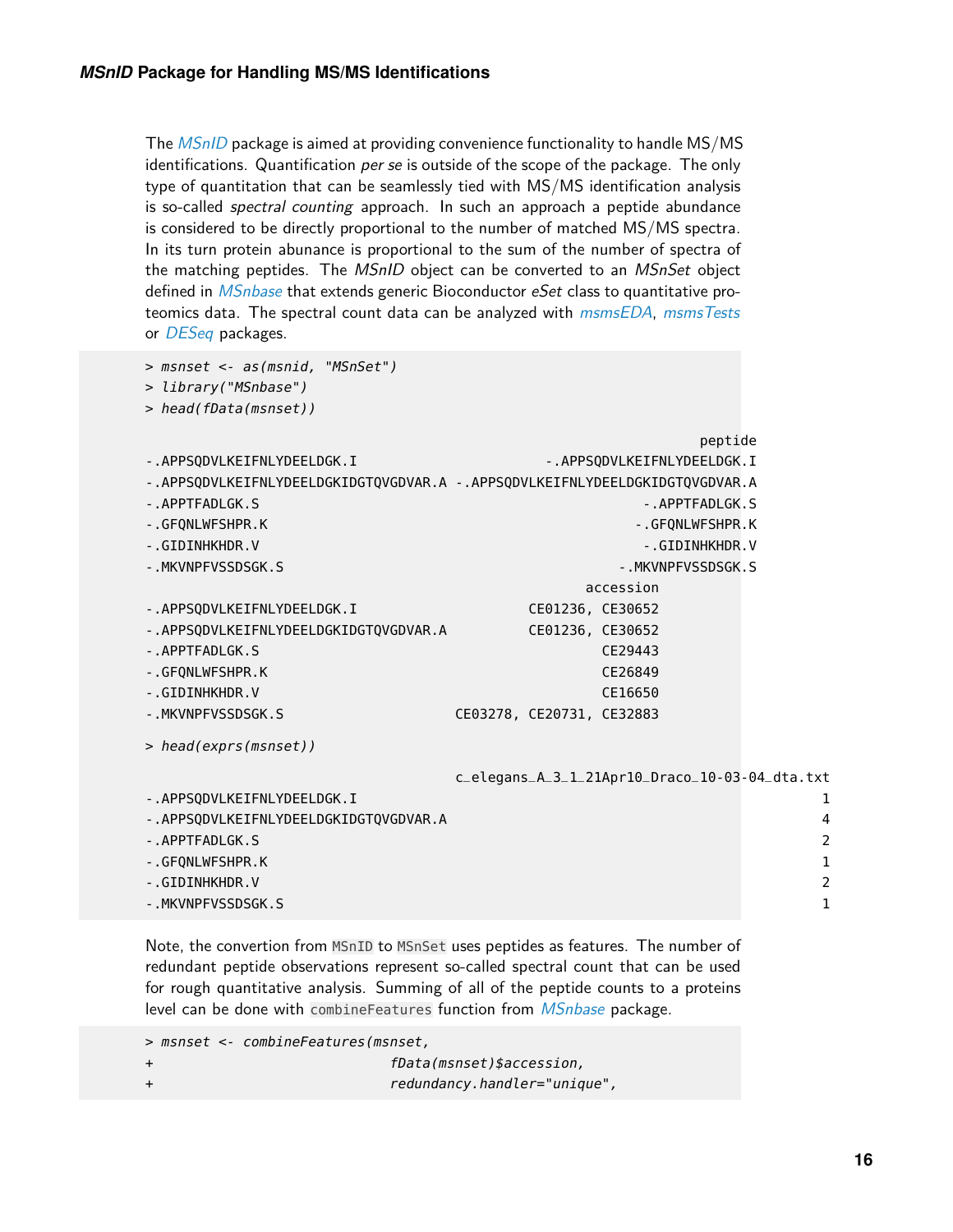| $\ddot{}$             | $fun="sum"$                                    |                   |  |
|-----------------------|------------------------------------------------|-------------------|--|
| $\ddot{}$             | cv=FALSE)                                      |                   |  |
|                       | > head(fData(msnset))                          |                   |  |
|                       |                                                | peptide accession |  |
| CE00078               | K.RLPVAPR.G                                    | CE00078           |  |
|                       | CE00103 K.LPNDDIGVQVSYLGEPHTFTPEQVLAALLTK.L    | CE00103           |  |
| CE00133               | K.AILKEVAK.G                                   | CE00133           |  |
| CE00134               | K.ATITAEFPILTGFFQNEK.I                         | CE00134           |  |
| CE00209               | K.ALEGPGPGEDAAHSENNPPR.N                       | CE00209           |  |
| CE00302               | K.LTYFDIHGLAEPIR.L                             | CE00302           |  |
| > head(exprs(msnset)) |                                                |                   |  |
|                       |                                                |                   |  |
|                       | c_elegans_A_3_1_21Apr10_Draco_10-03-04_dta.txt |                   |  |
| CE00078               |                                                | 1.25              |  |
| CE00103               |                                                | 1.00              |  |
| CE00133               |                                                | 1.00              |  |
| CE00134               |                                                | 1.00              |  |
| CE00209               |                                                | 2.00              |  |
| CE00302               |                                                | 1.00              |  |

### **References**

- <span id="page-16-0"></span>Anoop M. Mayampurath, Navdeep Jaitly, Samuel O. Purvine, Matthew E. Monroe, Kenneth J. Auberry, Joshua N. Adkins, and Richard D. Smith. Deconmsn: a software tool for accurate parent ion monoisotopic mass determination for tandem mass spectra. Bioinformatics,  $24(7):1021-1023$ , Apr 2008. doi:  $10.1093/$ bioinformatics/btn063. URL [http://dx.doi.org/10.1093/bioinformatics/btn063.](http://dx.doi.org/10.1093/bioinformatics/btn063)
- <span id="page-16-1"></span>Vladislav A. Petyuk, Anoop M. Mayampurath, Matthew E. Monroe, Ashoka D. Polpitiya, Samuel O. Purvine, Gordon A. Anderson, David G Camp, 2nd, and Richard D. Smith. Dtarefinery, a software tool for elimination of systematic errors from parent ion mass measurements in tandem mass spectra data sets. Mol Cell Proteomics, 9(3):486–496, Mar 2010. doi: 10.1074/mcp.M900217-MCP200. URL [http://dx.doi.org/10.1074/mcp.M900217-MCP200.](http://dx.doi.org/10.1074/mcp.M900217-MCP200)
- <span id="page-16-2"></span>Paul D. Piehowski, Vladislav A. Petyuk, John D. Sandoval, Kristin E. Burnum, Gary R. Kiebel, Matthew E. Monroe, Gordon A. Anderson, David G Camp, 2nd, and Richard D. Smith. Steps: a grid search methodology for optimized peptide identification filtering of ms/ms database search results. Proteomics, 13(5):766-770, Mar 2013. doi: 10.1002/pmic.201200096. URL [http://dx.doi.org/10.1002/](http://dx.doi.org/10.1002/pmic.201200096) [pmic.201200096.](http://dx.doi.org/10.1002/pmic.201200096)